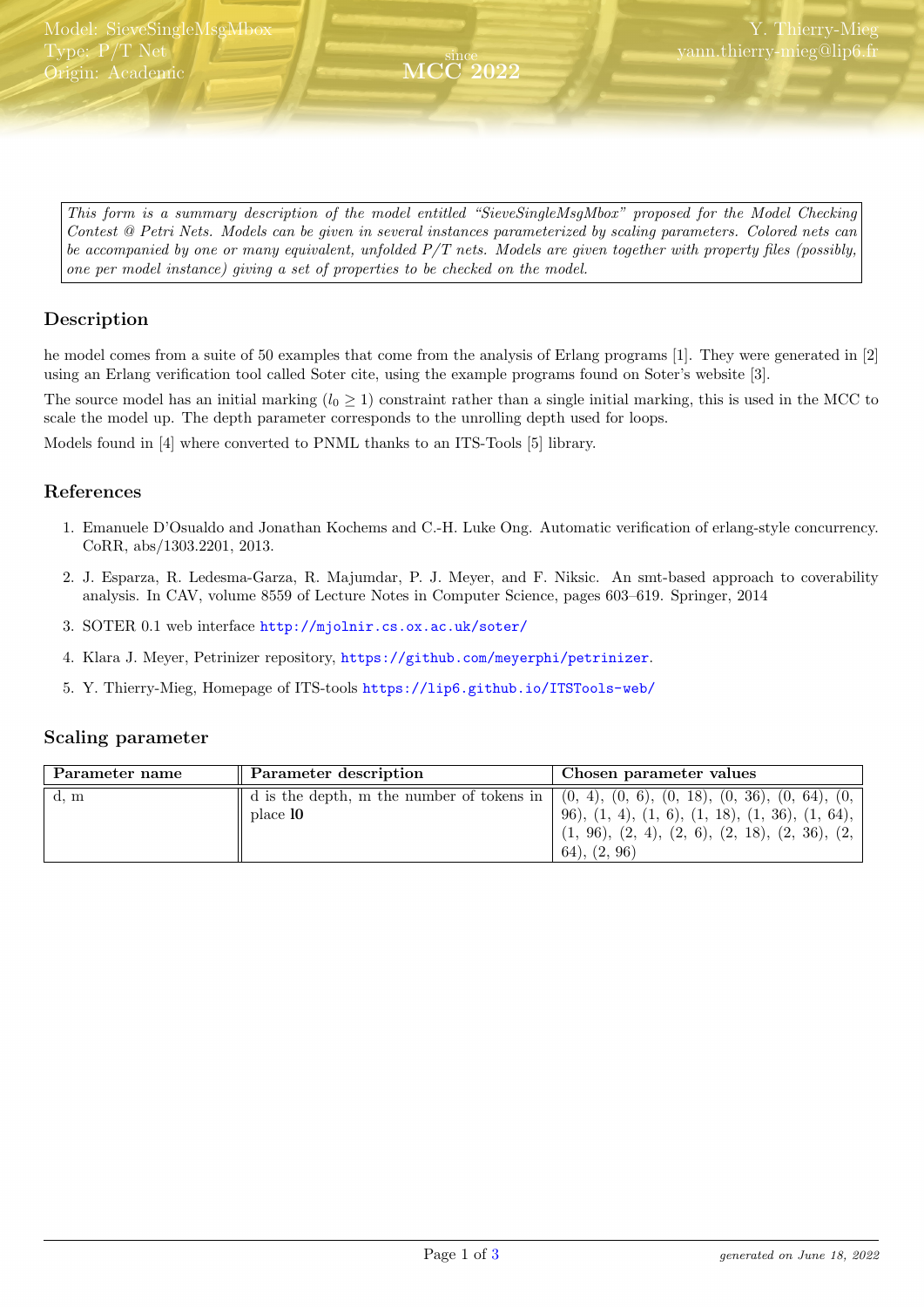## Size of the model

| Parameter   | Number of places | Number of transitions | Number of arcs |
|-------------|------------------|-----------------------|----------------|
| $d=0, d=4$  | 262              | 73                    | 292            |
| $d=0, d=6$  | 262              | 73                    | 292            |
| $d=0, d=18$ | 262              | 73                    | 292            |
| $d=0, d=36$ | 262              | 73                    | 292            |
| $d=0, d=64$ | 262              | 73                    | 292            |
| $d=0, d=96$ | 262              | 73                    | 292            |
| $d=1, d=4$  | 1295             | 749                   | 2996           |
| $d=1, d=6$  | 1295             | 749                   | 2996           |
| $d=1, d=18$ | 1295             | 749                   | 2996           |
| $d=1, d=36$ | 1295             | 749                   | 2996           |
| $d=1, d=64$ | 1295             | 749                   | 2996           |
| $d=1, d=96$ | 1295             | 749                   | 2996           |
| $d=2, d=4$  | 2398             | 1954                  | 7816           |
| $d=2, d=6$  | 2398             | 1954                  | 7816           |
| $d=2, d=18$ | 2398             | 1954                  | 7816           |
| $d=2, d=36$ | 2398             | 1954                  | 7816           |
| $d=2, d=64$ | 2398             | 1954                  | 7816           |
| $d=2, d=96$ | 2398             | 1954                  | 7816           |

## Structural properties

| simple free choice — all transitions sharing a common input place have no other input place $\dots\dots\dots\dots\dots\dots$           | $\mathbf{X}$ (a)                  |
|----------------------------------------------------------------------------------------------------------------------------------------|-----------------------------------|
| <b>extended free choice</b> — all transitions sharing a common input place have the same input places $\dots\dots\dots\dots\dots$      | $\boldsymbol{X}$ (b)              |
| <b>state machine</b> — every transition has exactly one input place and exactly one output place $\dots\dots\dots\dots\dots\dots\dots$ | $\chi$ (c)                        |
| <b>marked graph</b> — every place has exactly one input transition and exactly one output transition $\dots\dots\dots\dots\dots\dots$  | $\boldsymbol{X}$ (d)              |
|                                                                                                                                        | $\mathbf{X}^{(e)}$                |
|                                                                                                                                        |                                   |
|                                                                                                                                        | $\mathcal{V}(g)$                  |
|                                                                                                                                        | $\boldsymbol{\nu}$ (h)            |
|                                                                                                                                        | $\mathbf{X}^{(i)}$                |
|                                                                                                                                        | $\boldsymbol{X}(j)$               |
|                                                                                                                                        | $\mathbf{X}$ (k)                  |
| <b>conservative</b> — for each transition, the number of input arcs equals the number of output arcs $\dots\dots\dots\dots\dots\dots$  | $\boldsymbol{\nu}$ <sup>(1)</sup> |
| <b>subconservative</b> — for each transition, the number of input arcs equals or exceeds the number of output arcs                     | $\boldsymbol{\mathcal{V}}^{(m)}$  |
|                                                                                                                                        |                                   |

<span id="page-1-0"></span><sup>(</sup>a) stated by [CÆSAR.BDD](http://cadp.inria.fr/man/caesar.bdd.html) version 3.7 on all 18 instances (three values of  $d \times 6$  values of m).

<span id="page-1-1"></span><sup>(</sup>b) transitions "t1" and "t2" share a common input place "s1", but only the former transition has input place "l0".

<span id="page-1-2"></span><sup>(</sup>c) stated by [CÆSAR.BDD](http://cadp.inria.fr/man/caesar.bdd.html) version 3.7 on all 18 instances (three values of  $d \times 6$  values of m).

<span id="page-1-3"></span><sup>(</sup>d) stated by [CÆSAR.BDD](http://cadp.inria.fr/man/caesar.bdd.html) version 3.7 on all 18 instances (three values of  $d \times 6$  values of m).

<span id="page-1-4"></span><sup>&</sup>lt;sup>(e)</sup> stated by [CÆSAR.BDD](http://cadp.inria.fr/man/caesar.bdd.html) version 3.7 on all 18 instances (three values of  $d \times 6$  values of m).

<span id="page-1-5"></span><sup>(</sup>f) the net is not connected and, thus, not strongly connected.

<span id="page-1-6"></span><sup>(</sup>g) stated by [CÆSAR.BDD](http://cadp.inria.fr/man/caesar.bdd.html) version 3.7 on all 18 instances (three values of  $d \times 6$  values of m). <sup>(h)</sup> stated by [CÆSAR.BDD](http://cadp.inria.fr/man/caesar.bdd.html) version 3.7 on all 18 instances (three values of  $d \times 6$  values of m).

<span id="page-1-8"></span><span id="page-1-7"></span><sup>(</sup>i) stated by [CÆSAR.BDD](http://cadp.inria.fr/man/caesar.bdd.html) version 3.7 on all 18 instances (three values of  $d \times 6$  values of m).

<span id="page-1-9"></span><sup>(</sup>i) stated by [CÆSAR.BDD](http://cadp.inria.fr/man/caesar.bdd.html) version 3.7 on all 18 instances (three values of  $d \times 6$  values of m).

<span id="page-1-10"></span><sup>(</sup>k) stated by [CÆSAR.BDD](http://cadp.inria.fr/man/caesar.bdd.html) version 3.7 on all 18 instances (three values of  $d \times 6$  values of m).

<span id="page-1-11"></span><sup>&</sup>lt;sup>(1)</sup> stated by [CÆSAR.BDD](http://cadp.inria.fr/man/caesar.bdd.html) version 3.7 on all 18 instances (three values of  $d \times 6$  values of m).

<span id="page-1-12"></span><sup>&</sup>lt;sup>(m)</sup> stated by [CÆSAR.BDD](http://cadp.inria.fr/man/caesar.bdd.html) version 3.7 on all 18 instances (three values of  $d \times 6$  values of m).

<span id="page-1-13"></span> $(n)$ the definition of Nested-Unit Petri Nets (NUPN) is available from <http://mcc.lip6.fr/nupn.php>